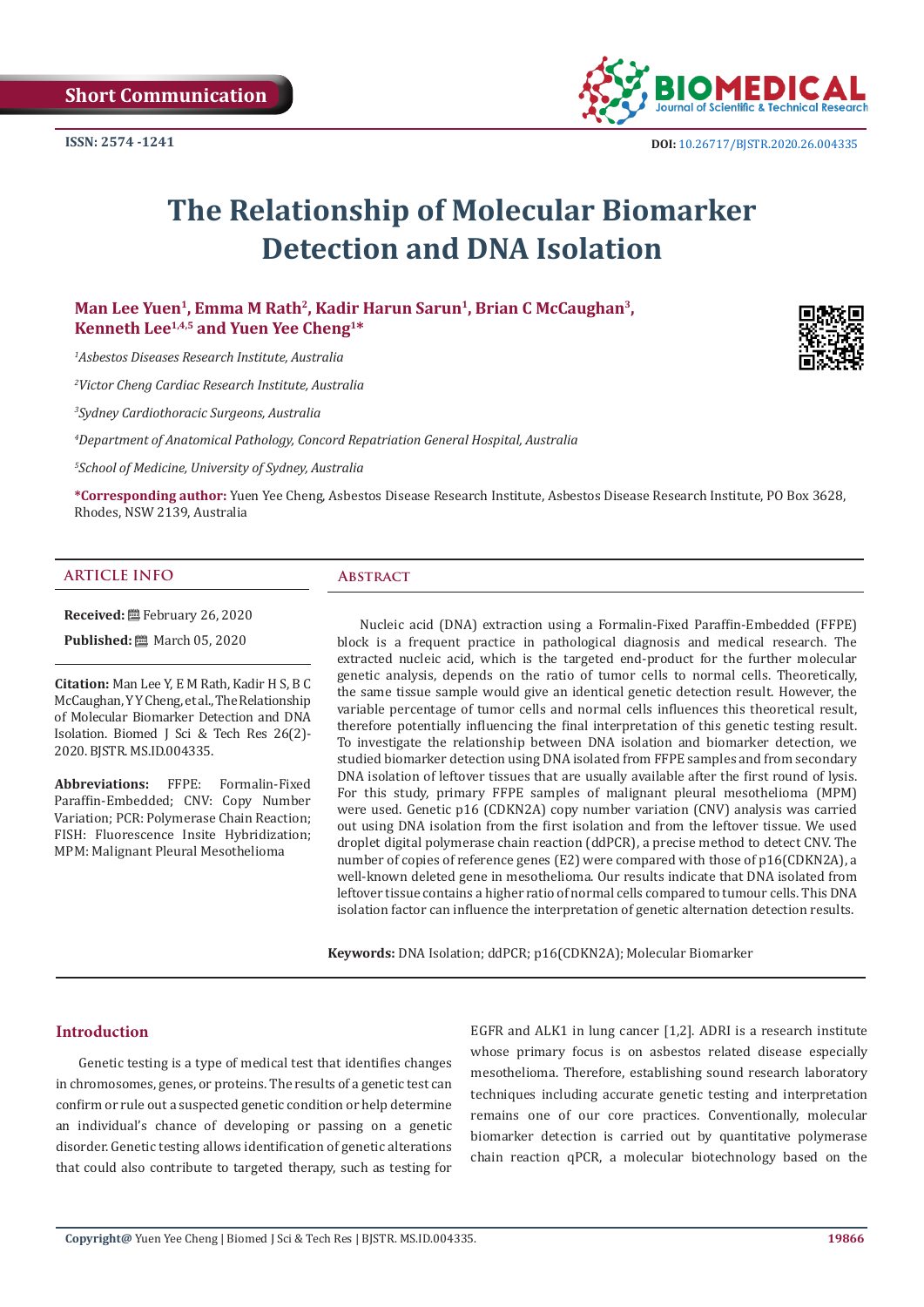polymerase chain reaction (PCR), that monitors the amplification of a targeted genetic molecule. For this study we have chosen droplet digital PCR (ddPCR). To the best of our knowledge and review of current literature, there is no one single biomarker that can identify mesothelioma. The current biomarkers utilised to detect MPM from adenocarcinoma in clinical diagnosis include CK8/18, Calretinin, CK 5/6, CD141, HBME-1, WT-1, D2-40, EMA, CEA, TAG72, BG8, CD15, TTF-1, and BerEP4. BAP1 and MTAP are recent biomarkers used clinically to help differentiate between reactive mesothelial hyperplasia and MPM.

In our previous study [3], we tested p16(CDKN2A) deletion and BAP1 genomic expression using Fluorescence InSite Hybridization (FISH) testing and CNV analysis with ddPCR respectively [3]. Results indicated that ddPCR provides an advanced biotechnological technique which is a refinement of conventional PCR methods. The direct measurement of DNA and reference allows calculation of CNV using copy number of a reference gene detected by the digital reader of ddPCR. In this study, we used mesothelioma FFPE samples to study p16(CDKN2A) CNV to test our hypothesis that DNA isolation factors can affect the test results. We isolated DNA from FFPE samples and then did a second round of DNA isolation using the leftover tissue from the first isolation. ddPCR was then performed to study CNV.

# **Materials and Methods**

### **Clinical Samples**

11 FFPE samples were included. All samples were approved by the Human Research Ethics Committee at Concord Repatriation General Hospital, Sydney. Written informed consent from all participants were obtained.

### **DNA Isolation**

 All procedures were carried out according to manufacturer's instructions with in-house modification to meet the ISO15189 standard. For this study, QIAamp DNA Mini Kit was used. After first lysis buffer incubation, lysate was used to continue the DNA isolation process. Leftover tissue was then used for the secondround isolation by adding additional lysis buffer then following the isolation process. Both sets of DNA isolation were then quantified by nanophotometer to measure DNA input for ddPCR analysis.

### **Assay Design**

 The study design of CVN of p16(CDKN2A) is based on our previous experience from our published paper [3]. To be able to compare copy number precisely, we designed a probe-based assay. We used the sample primer set for p16 from the previous paper [3]. In the same reaction we also designed a p16(CDKN2A) probe labelled with FAM and a reference gene E2 representing two copies from each cell was also included with HEX label. The detected number of E2 copies implies the number of DNA that was analyzed

with the designated probe and primer. The number of E2 copies was compared to the number of p16 copies to give a p16:E2 ratio. A p16:E2 ratio approaching 2 is considered no deletion of p16, whilst a p16: E2 ratio tending to 1 is considered to be a heterozygous deletion of p16. When the ratio tends towards 0, this indicates that there is a homozygous deletion of p16.

# **ddPCR**

DNA from the first and second round isolates of FFPE samples were subjected to ddPCR analysis following manufacturer's instructions for probe assay analysis. Copy number for p16 and E2 were used for CNV calculation. DNA samples were examined by the ddPCR. Droplet digital PCR technology is a digital PCR method utilising a water-oil emulsion droplet system. Droplets are formed in a water-oil emulsion to form the partitions that separate the template DNA molecules. The droplets serve essentially the same function as individual test tubes or wells in a plate in which the PCR reaction takes place, albeit in a much smaller format. The massive sample partitioning is a key aspect of the ddPCR technique. The droplet digital PCR System partitions nucleic acid samples into thousands of nanoliter-sized droplets, and PCR amplification is carried out within each droplet. This technique has a smaller sample requirement than other commercially available digital PCR systems, reducing cost and preserving precious samples.

# **Results**

In this study, 11 FFPE samples of MPM patients were included. Qiagen FFPE mini kit was applied to extract DNA from the FFPE scrolls. Two scrolls of 20 μm in thickness were obtained from the FFPE block (numbered as 180014 to 180024 sequentially). DNA concentration was analyzed by Nanophotometer and Nanodrop as reference quality checkpoints. All samples showed good quantity and quality of isolated DNA for ddPCR analysis. All samples were subjected to ddPCR analysis. Raw data was collected and CNV of p16 was calculated as listed in Table 1 (DNA from first isolation) and Table 2 (DNA from second isolation). As indicated in the table, results were obtained for every sample except one (180014). Result for sample 180014 was not comparable. Its DNA content was unusually low which resulted in a large destabilizing influence on the ratio calculation given that the base amount of DNA is effectively absent. This lack of DNA may have been due to the fact that the actual size of primary sample was too small or due to a high fragmentation of DNA in the FFPE block. Figure 1 shows ddPCR results for different populations of E2 (green) and p16 (blue). Copy numbers were then calculated using the CNV calculation formula (copy number detected for p16/copy number of E2) x 2, as every E2 reference refers to two copies in each cell.

The CNV number is then subjected to being called as p16 homozygous or as heterozygous deletion of p16. The same tumour samples from their identical FFPE blocks are expected to give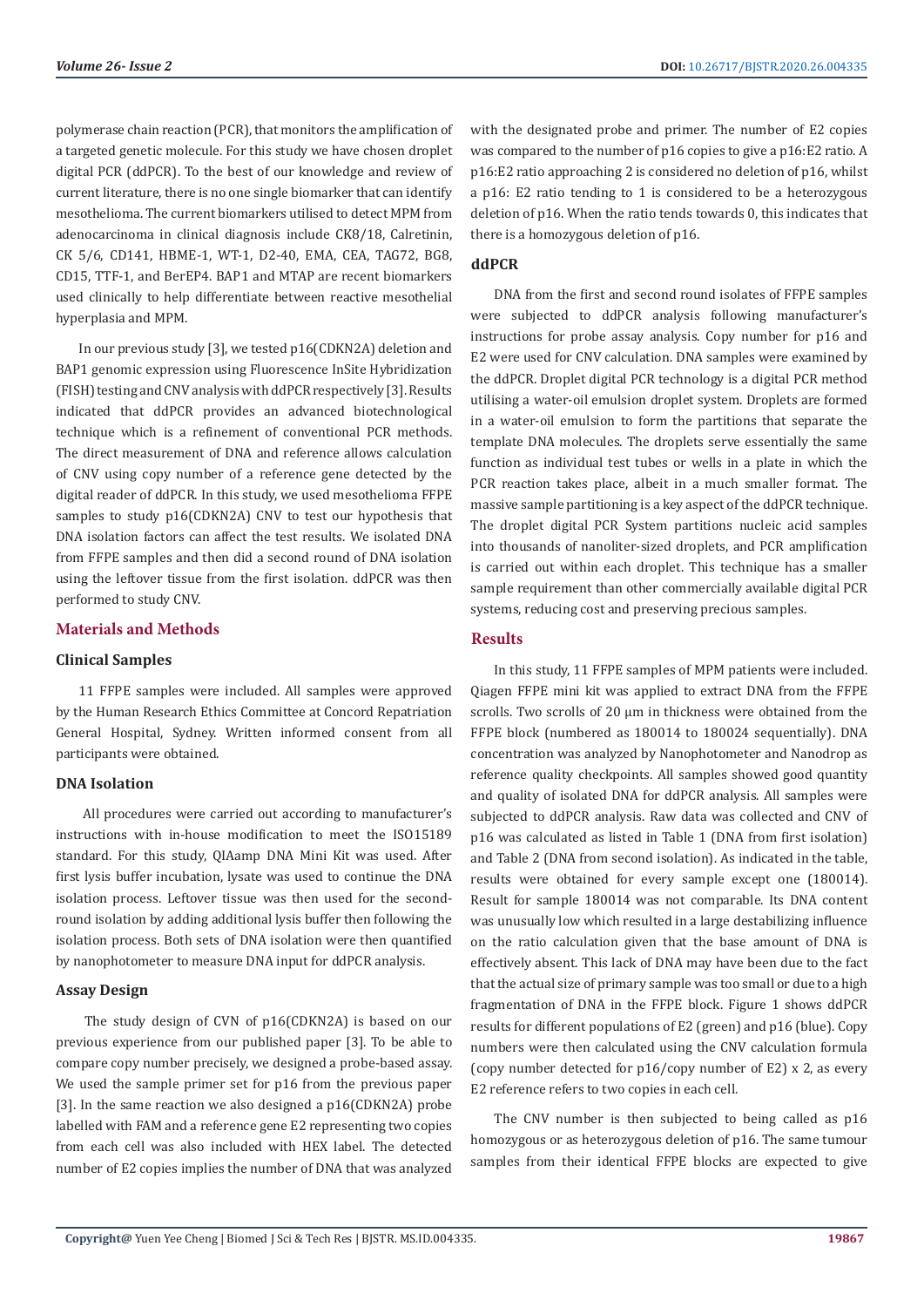equivalent results. However, we have observed a tendency of higher p16:E2 ratios from the leftover tissue samples compared to the initial samples, which implies that there is a higher number of normal cells in leftover tissue samples. E2 copy was increased in leftover samples compared to the original samples. In all the samples studied in this paper, E2 population was detected as a higher number in all leftover samples (the second DNA isolation) compared to first DNA isolation. The higher E2 copy number in leftover samples influences the final CVN calculation. Samples 180018, 18009, 180022 and 180024 were first carried out by researcher A. E2 copies of these four samples in the leftover tissue showed increase copy number when compared with E2 copies from the first isolations. Researcher B then performed samples 180014 to 180024 (total 11 samples). Except for one sample (180014), all samples also showed elevated E2 copy numbers. Sample 180014 did not show an increased trend potentially due to low DNA quantity from both isolations. We propose that the difference in p16:E2 ratios in first and second DNA isolations may imply that there are more normal cells in the leftover samples resulting in more E2 copies. The results from leftover tissue samples may not represent the actual CNV in clinical samples.

| <b>Table 1:</b> ddPCR analysis result from researcher A. |
|----------------------------------------------------------|
|----------------------------------------------------------|

| Sample ID | 1st Lysis E2 | 2nd Lysis E2<br>Copies | 1st Lysis p16<br>Copies | 2nd Lysis p16<br>Copies | p16 copy number | p16 copy number |
|-----------|--------------|------------------------|-------------------------|-------------------------|-----------------|-----------------|
|           | Copies       |                        |                         |                         | calculated      | calculated      |
| 180018    | 184          | 592                    | 46                      | 318                     | 0.5             | 1.07            |
| 180019    | 44           | 204                    | 12                      | 74                      | 0.55            | 0.73            |
| 180022    | 116          | 822                    | 20                      | 226                     | 0.34            | 0.55            |
| 180024    | 218          | 1342                   | 52                      | 822                     | 0.48            | 1.23            |

**Table 2:** ddPCR analysis result from researcher B.

| Sample ID | 1st Lysis E2<br>Copies | 2nd Lysis E2<br>Copies | 1st Lysis p16<br>Copies | 2nd Lysis p16<br>Copies | p16 copy number<br>calculated | p16 copy number<br>calculated |
|-----------|------------------------|------------------------|-------------------------|-------------------------|-------------------------------|-------------------------------|
| 180014    | 2.4                    | 1.2                    | 3.6                     | $\mathbf{0}$            | 3                             | $\mathbf{0}$                  |
| 180015    | 134                    | 66                     | 16                      | 15                      | 0.24                          | 0.45                          |
| 180016    | 220                    | 90                     | 34                      | 18                      | 0.31                          | 0.4                           |
| 180017    | 108                    | 304                    | 52                      | 178                     | 0.96                          | 1.17                          |
| 180018    | 520                    | 576                    | 190                     | 336                     | 0.73                          | 1.17                          |
| 180019    | 94                     | 164                    | 32                      | 52                      | 0.68                          | 0.63                          |
| 180020    | 300                    | 478                    | 46                      | 124                     | 0.31                          | 0.52                          |
| 180021    | 148                    | 222                    | 22.4                    | 74                      | 0.3                           | 0.67                          |
| 180022    | 136                    | 232                    | 23                      | 54                      | 0.34                          | 0.47                          |
| 180023    | 342                    | 596                    | 112                     | 352                     | 0.65                          | 1.18                          |
| 180024    | 470                    | 632                    | 136                     | 268                     | 0.58                          | 0.85                          |



**Figure 1:** ddPRC analysis, population detected in sample A (first lysis) and B (second lysis) Blue populations detected p16 probe and green populations detected E2 probe.